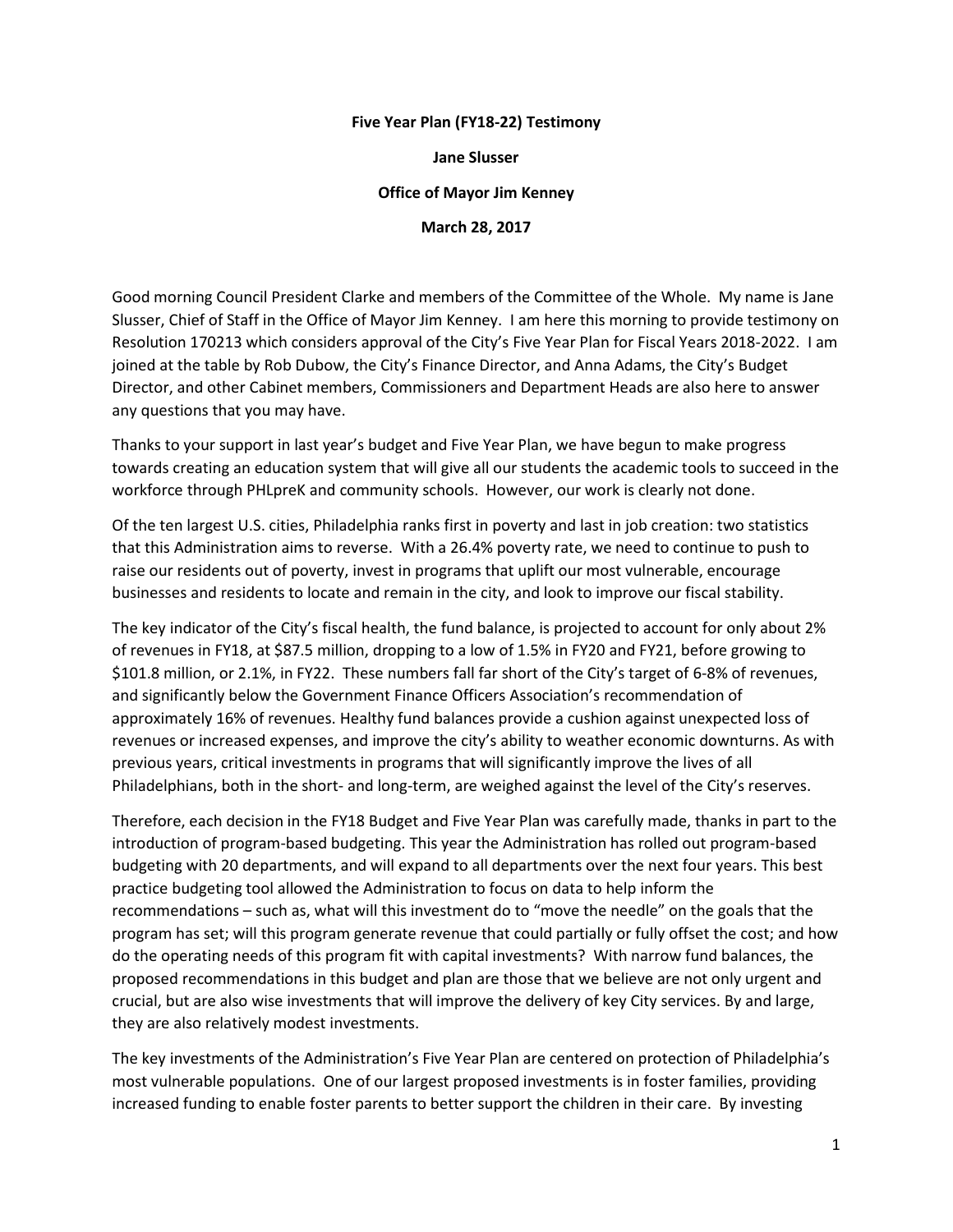approximately \$17 million over five years, in partnership with the Commonwealth (which would contribute approximately 80% of the total amount requested), foster families would receive almost \$36 daily for children in their care, up from the \$21.25 per diem they receive today. As the current daily rate has failed to keep up with inflation, we are hopeful that increasing the rate will not only support existing foster families, but also encourage others that may have been previously unable to become foster parents because of their financial situation. Adding an additional 10 lawyers to the Child Welfare unit will also help reduce an overly high caseload in protecting abused and neglected children and youth.

The Plan also seeks to tackle one of the major crises affecting the city: the opioid epidemic. The approximately \$7.5 million investment over the Five Year Plan will aim to reduce opioid prescribing through a campaign to the highest prescribing health care providers, improve the distribution and use of naloxone (the opioid overdose antidote), increase public awareness about the dangers of prescription opioids, and develop a real-time database to track openings in addiction treatment facilities. These investments are critical to tackle the huge challenge that led to approximately 900 deaths and thousands of hospital visits attributable to drug overdoses last year.

Homelessness continues to be an issue impacting multiple aspects of the City, from Commerce to Human Services. The Administration proposes adding over \$1 million annually to the Office of Homeless Services to pay for additional funding for two best-practice programs – 50 additional families will be able to benefit from Rapid Re-housing, a proven model that provides short-term rental assistance and services for families that exit shelter each year, as well as an additional 33 units of supportive housing to assist individuals and families with chronic illnesses, disabilities, mental health issues, or substance abuse disorders who have experienced long-term or repeated homelessness.

The Plan also invests in prevention of childhood lead poisoning, with over \$900,000 annually, for enhanced efforts on education and enforcement, on top of an additional \$230,000 provided for the equipment and vehicles needed for the program's development in FY17. The major source of childhood lead poisoning in the city is the accidental swallowing of flakes of lead paint, causing serious harm to their developing brains and nervous systems. This investment will allow the Department of Public Health to remediate lead in 300 homes annually, above the 170 currently remediated. The City will also have increased resources to hold landlords accountable for exposing children to lead, as well as to increase outreach and education programs to prevent lead exposure.

Investments in the Office of Property Assessment are also proposed in this Plan. By ensuring that OPA has full staffing levels and consulting resources, the Administration will ensure that OPA will be able to continue to conduct annual reassessments with greater accuracy and help to defend the assessments during the appeals process.

Investing in public safety programs remains a priority in this Five Year Plan and six-year Capital Program. To combat the challenges of the significant rise in EMS incidents over the last 10 years, the FY18 budget proposes adding an additional five medic units, including a total of 42 paramedics, as well as an additional 30 firefighters. This will allow the Fire Department to better respond to emergencies and improve overall staffing levels to achieve better safety outcomes. The Department also proposes to add additional safety and training positions, with four additional safety officers requested for FY17, and an additional four training officers in FY18, for a total of \$950,000. These will help the Fire Department have two safety officers available per shift, to increase training resources for emergency personnel.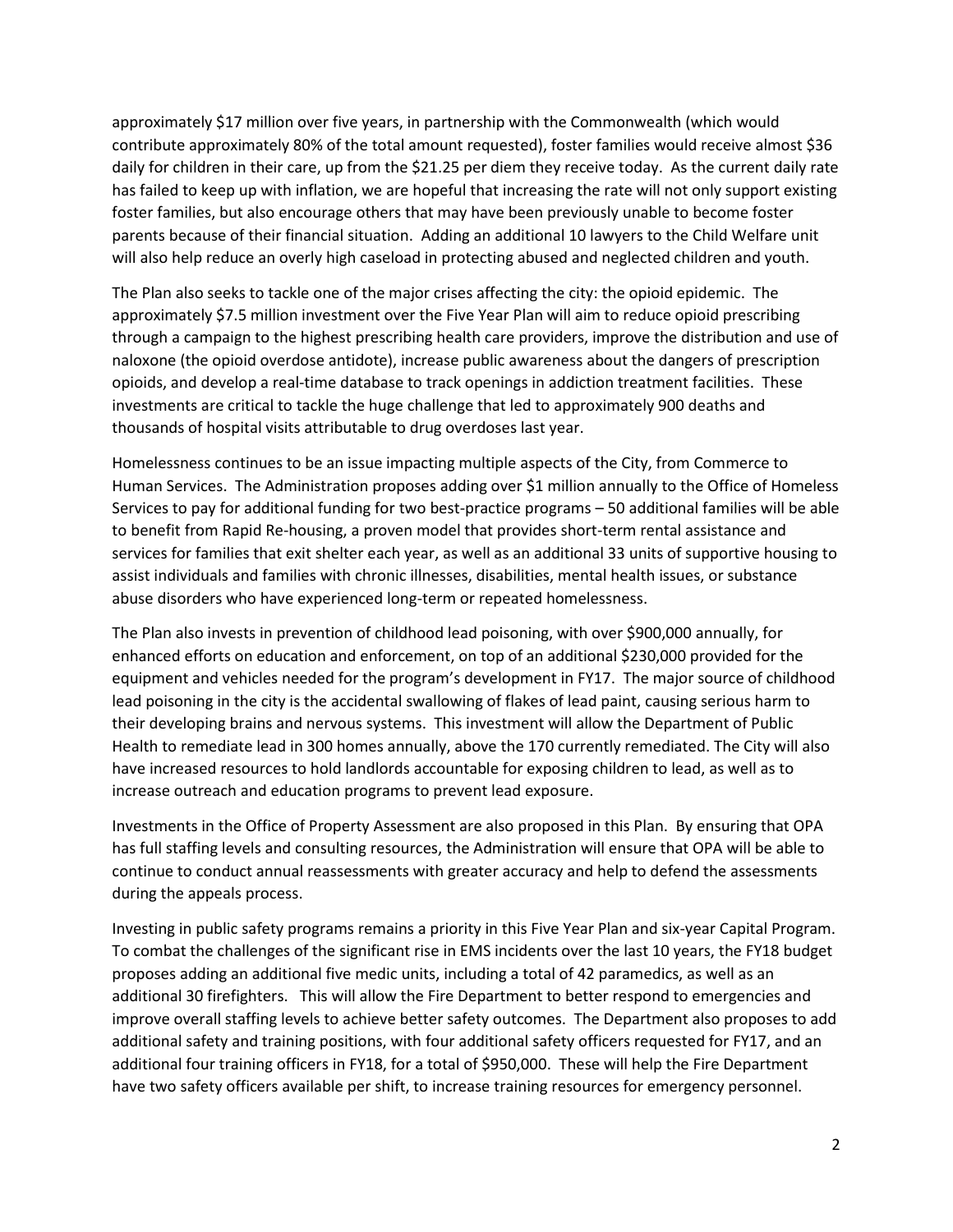\$12.1 million is also included in the recommended FY18 Capital Budget for Fire Department vehicles, replacing some of the old outdated apparatus.

The Five Year Plan also proposes an increase in funding to support the activities of the Department of Licenses and Inspections, both directly in its budget, and in other departmental budgets. Adding additional funds for demolition of an additional 525 properties annually, as well as \$450,000 for professional services contracts, a recommendation from the Special Independent Advisory Commission, for crane expertise to develop an inspection program for construction cranes, and purchasing on-call engineering services to assist with collapse investigations. The Administration also plans to continue the roll-out of eCLIPSE, with additional resources included in both the capital and operating budgets, in both the Office of Innovation and Technology (OIT) and L+I directly. The operating budget also proposes adding six service representatives and four building plans examination engineers to improve customer service, reducing average customer wait time below 30 minutes and reduce the current plan review time by 25%. OIT's budget also includes additional funding for Cyclomedia and LIDAR technology, to enable L+I and other departments to make use of these views across Philadelphia of potential unsafe properties that are difficult to view from the ground.

The Capital Program also includes two major transformative investments. The Program recommends \$174 million for the reconstruction and resurfacing of streets, helping the city reach the crucial goal of resurfacing 131 miles of streets annually within seven years to ensure a state of good repair. The Program also recommends \$90 million for the transformation of Penn's Landing, by connecting the waterfront to center city. This investment leverages significant state and private funding, and not only creates a beautiful new public park, but will generate tremendous economic investment with an addition of 2,420 jobs.

To further stimulate the economy, the Kenney Administration remains committed to continuing to reduce wage and business tax rates, to make Philadelphia a more attractive place for businesses to locate and remain, and increase the number of jobs. By FY22, the Wage Tax rate is projected to be under 3.7% for residents, and under 3.3% for non-residents, and the BIRT rate will be at 6.1%, with the first \$100,000 of gross receipts exempted from the tax entirely. The BIRT rate cuts and changes are consistent with legislation previously adopted by City Council, and these wage tax rates are the lowest since the 1970s.

We are excited to propose a Five Year Plan and Capital Program with these investments. However, we still have our work cut out for us. As was announced last Thursday, the School District projects a deficit beginning in FY19 and reaching over \$900 million by FY22. This significant deficit will require the efforts of all the funding partners and the various stakeholders to produce a solution. Although the District shows a positive fund balance in FY18, the large negative balances in FY19 onwards will force tough decisions. We are committed to working with the District and its stakeholders to examine all options available.

Additionally, as this body is aware, the City's pension fund is less than 45% funded, and the City's general fund payment accounts for 15.5% of our total projected spend in FY18. The need for reform could not be clearer, and working with you and our union partners, we have a plan to get the pension system to 80% funded by FY31. Through reforms that include increasing the contribution of current employees, with more modest increases for employees in lower salary brackets, and having new employees enter a stacked hybrid that combines a defined benefit plan and a 401-k type plan, along